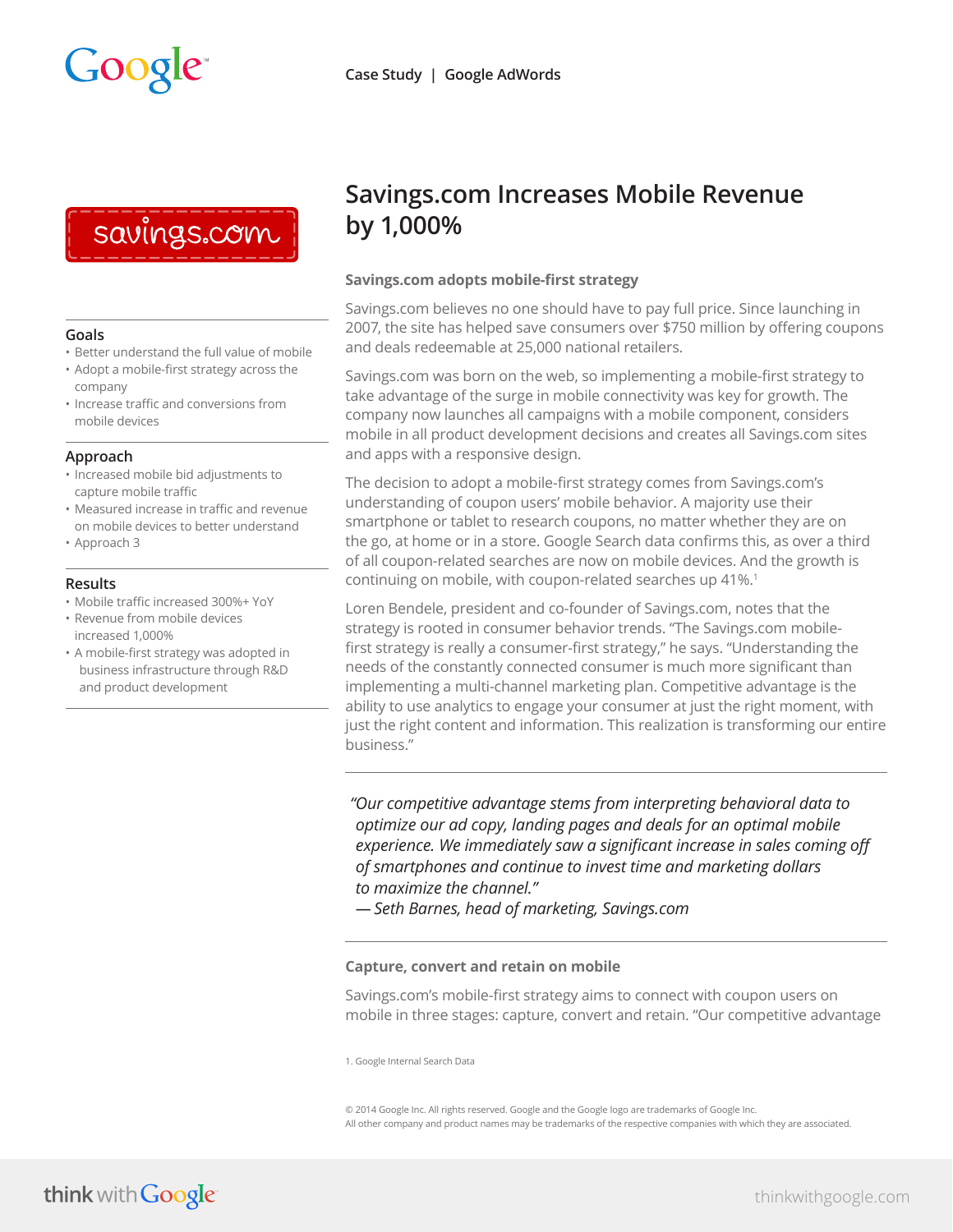*"The Savings.com mobile-first strategy is really a consumer-first strategy. Understanding the needs of the constantly connected consumer is much more significant than implementing a multi-channel marketing plan. Competitive advantage is the ability to utilize analytics to engage your consumer at just the right moment, with just the right content and information. This realization is transforming our entire business."*

*—Loren Bendele, president and co-founder, Savings.com*

stems from interpreting behavioral data to optimize our ad copy, landing pages and deals for an optimal mobile experience," says Seth Barnes, head of marketing. "We immediately saw a significant increase in sales coming off of smartphones and continue to invest time and marketing dollars to maximize the channel."

Savings.com shifted its marketing strategy to captivate deal seekers. Specifically, it optimized its marketing campaigns by device type, time of day and location. Aware of the importance of appearing in the top two ad spots on mobile, Savings.com also set mobile bid adjustment for each merchant. Since consumer purchase behavior varies across merchants, this allowed Savings.com to control its return on investment (ROI) at scale.

In addition to driving more mobile consumers to Savings.com, its new marketing approach has led to increased conversions, resulting in incremental sales for merchants. Savings.com is committed to providing customers with the best online experience and offers available. In addition to its sophisticated mobile strategy, the company constantly monitors search engine marketing (SEM) campaign performance through proprietary software.

# **Results from mobile-first strategy**

Since adopting its new strategy, its mobile click-through rate (CTR) is 200% higher than its desktop CTR, which has helped drive a 300% year-over-year (YoY) increase in traffic from mobile devices.<sup>2</sup>

With more than 35% of Savings.com's traffic coming from mobile devices, revenue from mobile users has increased more than 1,000% YoY,<sup>3</sup> showing a profitable model for the company.

Savings.com is excited by the success it has seen so far, and it is continuing to invest heavily to consistently provide users with the best offers available. The proprietary software offers detailed reporting that helps it make informed



decisions in its campaign management based on which categories perform best for users on mobile devices.

# **Mobile-first strategy in action**

Foot Locker is just one example where Savings.com has seen notable success with its mobile strategy. It increased its mobile bid adjustment, and now 66% of the Foot Locker traffic on Savings.com comes from mobile devices. The new approach allowed Savings.com to be more competitive in the mobile auction, ultimately saving Foot Locker shoppers over \$100,000 in six months.

2. Google AdWords Data—Savings.com 3. Savings.com Internal Data

© 2014 Google Inc. All rights reserved. Google and the Google logo are trademarks of Google Inc. All other company and product names may be trademarks of the respective companies with which they are associated.